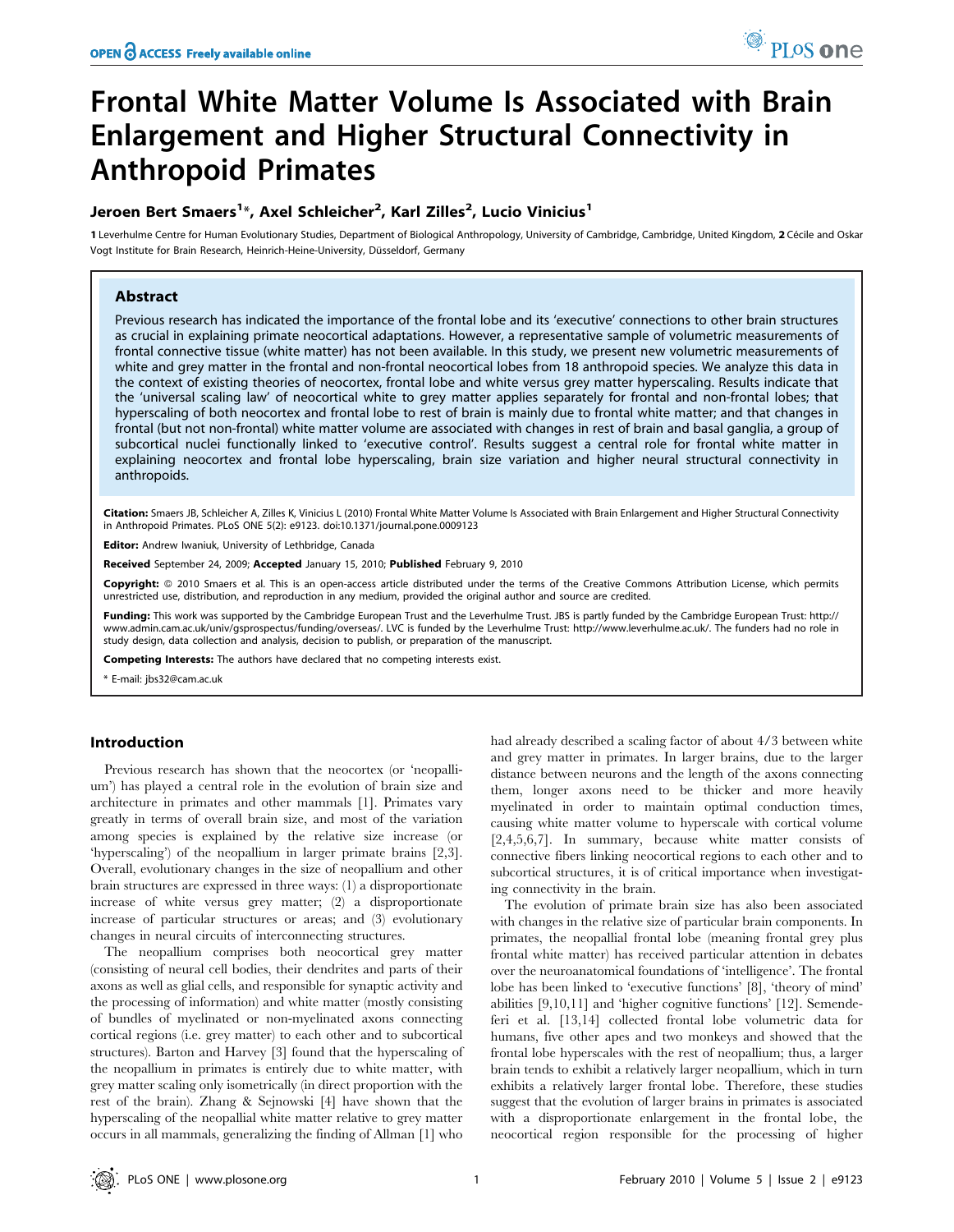cognitive functions. The roles of white matter volume and frontal lobe volume in brain size variation suggest that they may have a joint effect in explaining variation in brain size. If the primate frontal lobe performs a 'central executive' or integrative function due to its neural connections to other brain regions, its relative enlargement is expected to be caused by a specific increase in the volume of its connective tissue (i.e. white matter). Schoenemann et al. [15] have demonstrated that both the total size of prefrontal cortex and specifically prefrontal white matter are exceptionally enlarged in humans in comparison with other hominoids, whereas prefrontal grey matter showed no significant difference. Their results have, however, been questioned by Sherwood et al [16] who pointed to the difficulties associated with identifying the prefrontal on the basis of gross anatomical rather than cytoarchitectonic features.

Because the frontal lobe is considered to exert executive type control over other structures it is expected to show significant connectivity to other brain structures. Brain structures are commonly known to work as part of functional systems in which interconnected structures work together in processing particular types of information. The 'mosaic' hypothesis of brain evolution suggests that selective pressures act directly on these interconnected neural circuits rather than on single brain areas [3] suggesting investigations into primate brain evolution would benefit from focussing on neural circuits of interconnected brain structures rather than on single structures in isolation [17]. Semendeferi et al. [14] indicated that since the total size of the human frontal lobe is not exceptionally large for great ape standards (i.e. the human frontal lobe is as large as predicted for a great ape with our brain size), our higher cognitive functions might be explained by the possibility that neural circuits are more richly interconnected within the frontal sectors themselves and/or between those sectors and other brain regions. They were, however, unable to test this hypothesis using their database. Of particular importance in the context of the frontal lobe is the cortico-basal ganglia neural circuit that interconnects mainly prefrontal areas to the basal ganglia [18,19,20,21,22,23,24,25,26] and is functionally associated to elements of 'executive control': control and selection of actions [27]; guidance of reward related behaviour [28,29]; conscious, goal-directed behaviour [30,31,32]; and learning of complex motor skill behaviour [33,34,35].

The studies above have pointed to white matter volume and frontal lobe volume in the neopallium as crucial to the understanding of brain size variation in primates and suggest two areas of further improvement: First, it would be important to investigate the specific contribution of the frontal white, nonfrontal white, frontal grey and non-frontal grey to brain size variation, which has not yet been possible due to the nonavailability of data. Second, it would be relevant to empirically test the hypothesis that frontal (but not non-frontal) white matter volume across species should correlate with the volume of structures such as the basal ganglia.

In this study, new volumetric measurements of the neopallium and neopallial frontal, non-frontal, white and grey matter were obtained for 18 anthropoid primates (excluding humans) (see Table 1). The advantage of the current dataset is twofold: first, volumes are available for frontal grey, frontal white, non-frontal grey and non-frontal white matter in all species (previous studies either combined grey and white matter into one volumetric measurement [13,14] or measured only the former [36]); Second, measurements were taken from the same specimens for which volumetric data are available for a wide range of other brain structures including the basal ganglia [37]. In the following, we investigate whether the neopallial scaling law between white and grey matter also applies separately for the frontal and non-frontal lobe; whether the hyperscaling of the frontal lobe is due to white or grey matter, or both; and how frontal (and non-frontal) grey and white matter scale to the basal ganglia and to the rest of the brain.

### Results

#### Scaling Law of White Versus Grey Matter

In terms of the scaling relationship between white and grey matter, results of PGLS regressions indicate a scaling coefficient or regression slope of  $b = 1.180$  (95% C.I. = 1.062-1.298,  $\alpha = 15.5$ ,  $N = 18$ ) when considering the neopallium as a whole. For the frontal lobe, the slope is  $b = 1.180$  (95% C.I. = 1.082–1.278,  $\alpha = 15.5, \quad N = 18$ ) and in the non-frontal,  $b = 1.170$  (95%) C.I. = 1.052–1.288,  $\alpha$  = 15.5,  $\mathcal{N}$  = 18).

### Hyperscaling of Neocortex, White Matter and Frontal Lobe

Neocortical white matter hyperscales with the rest of the brain (calculated as brain volume minus neopallium volume), rendering a slope of  $b = 1.210$  (95% C.I. = 1.034–1.386,  $\alpha = 15.5$ ,  $\mathcal{N} = 18$ ). Overall neocortical volume and neocortical grey matter, however, scale isometrically to the rest of the brain  $(b = 1.090,$ 95% C.I. = 0.972-1.208,  $\alpha = 15.5$ ,  $\mathcal{N} = 18$ ;  $b = 1.030$ , 95% C.I. = 0.932–1.128,  $\alpha$  = 15.5,  $\mathcal{N}$  = 18).

When the neopallium is divided into frontal and non-frontal lobe, frontal lobe volumes hyperscale with the rest of the brain (brain minus frontal lobe;  $b = 1.190$ ,  $95\%$  C.I. = 1.151–1.229,  $\alpha$  = 15.5, N = 18; Table 2). In contrast, the non-frontal lobe scales isometrically to the rest of the brain (brain minus non-frontal lobe;  $b= 0.990, 95\% \text{ C.I.} = 0.951-1.029, \ \alpha = 6.2, \ \mathcal{N} = 18$ ). Furthermore, both frontal lobe white and grey matter significantly hyperscale with the rest of the brain (brain minus frontal lobe;  $b = 1.330, 95\%$ C.I. = 1.232–1.428,  $\alpha$  = 15.5,  $\mathcal{N}$  = 18;  $b$  = 1.110, 95% C.I. = 1.051– 1.169,  $\alpha$  = 15.5, N = 18). For the non-frontal lobe, white matter hyperscales while grey matter hyposcales to the rest of the brain (brain minus frontal lobe;  $b = 1.120$ , 95% C.I. = 1.002-1.238,  $\alpha = 4.77, \ \mathcal{N} = 18; \ \mathcal{b} = 0.930, \ \ 95\% \ \ \text{C.I.} = 0.891 - 0.969, \ \ \alpha = 7.04,$  $N = 18$ .

#### Correlations with Basal Ganglia and Rest of Brain

A partial regression of both whole frontal lobe volume and frontal white matter with basal ganglia (controlling for the effects of brain minus frontal lobe and basal ganglia) yield significant positive associations  $(b = 0.260, 95\%$  C.I. = 0.064–0.456,  $R^2 = 0.442$ ,  $\alpha = 15.5$ ,  $N = 11$ ;  $b = 0.800$ ,  $95\%$  C.I. = -0.004-1.604,  $R^2 = 0.321$ ,  $\alpha = 2.1$ ,  $N = 10$ ), while no such association exists with whole non-frontal lobe volume or non-frontal white matter ( $b = 0.100$ , 95% C.I. = -0.214–0.414,  $R^2 = 0.044$ ,  $\alpha = 15.5$ ,  $N=11$ ;  $b=-0.020$ , 95% C.I. = -1.137-1.097,  $R^2=0.000$ ,  $\alpha$  = 6.240, N = 11) (Table 3). Furthermore, a partial regression of both whole frontal lobe volume and frontal white matter indicate significant associations with the rest of the brain (brain minus neopallium) when the effects of the non-frontal lobe are controlled for  $(b = 0.360, 95\% \text{ C.I.} = 0.086 - 0.634, R^2 = 0.283, \alpha = 15.5,$  $N = 18$ ;  $b = 0.730$ , 95% C.I. = 0.201–1.259,  $R^2 = 0.338$ ,  $\alpha = 15.5$ ,  $N = 16$ ), while whole non-frontal lobe volume and nonfrontal white matter indicate no such association (after controlling for the effects of frontal lobe volume:  $b = 0.020, 95\%$ C.I.  $= -0.313 - 0.353$ ,  $R^2 = 0.001$ ,  $\alpha = 15.5$ ,  $\mathcal{N} = 18$ ;  $b = -0.360$ , 95% C.I. =  $-1.007-0.287$ ,  $R^2 = 0.069$ ,  $\alpha = 2.1$ ,  $\mathcal{N} = 18$ ) (Table 3).

When considering grey matter, frontal grey matter correlates with the rest of the brain (after controlling for the effects of nonfrontal lobe size:  $b = 0.480$ , 95% C.I. = 0.186–0.774,  $R^2 = 0.400$ ,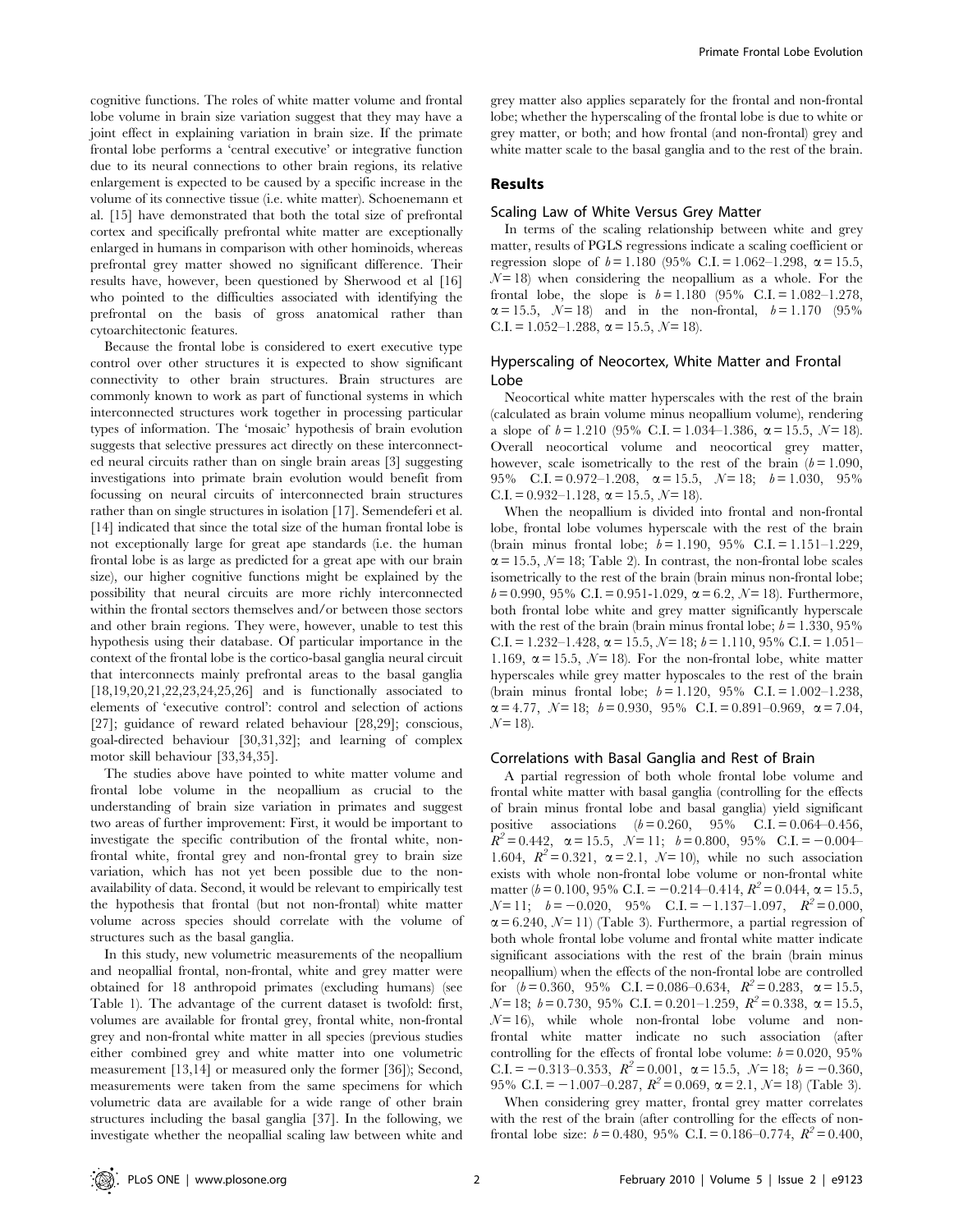| Species                               | Specimen # | Current study                                                                                                                                                    |                     |                    |        |       |       | Fr/Neo (%)                                                                                                                                                                                                                                                                                                                                                                                                                                                                                                                                                                                                                                                                                                                                                                                                                                                                                                                                                  |                            |                            | (unpublished)<br>Stephan |        |       |
|---------------------------------------|------------|------------------------------------------------------------------------------------------------------------------------------------------------------------------|---------------------|--------------------|--------|-------|-------|-------------------------------------------------------------------------------------------------------------------------------------------------------------------------------------------------------------------------------------------------------------------------------------------------------------------------------------------------------------------------------------------------------------------------------------------------------------------------------------------------------------------------------------------------------------------------------------------------------------------------------------------------------------------------------------------------------------------------------------------------------------------------------------------------------------------------------------------------------------------------------------------------------------------------------------------------------------|----------------------------|----------------------------|--------------------------|--------|-------|
|                                       |            | z                                                                                                                                                                | $\tilde{\tilde{z}}$ | Σō                 | ER     | FRw   | FRg   | Current study                                                                                                                                                                                                                                                                                                                                                                                                                                                                                                                                                                                                                                                                                                                                                                                                                                                                                                                                               | Semendeferi<br>et al. 1997 | Semendeferi<br>et al. 2002 | z                        | Brain  | ន្ធ   |
| Pan troglodytes                       | 280        | 321677                                                                                                                                                           | 130114              | 1563<br><u>َمِ</u> | 117753 | 53062 | 64691 | 36.6                                                                                                                                                                                                                                                                                                                                                                                                                                                                                                                                                                                                                                                                                                                                                                                                                                                                                                                                                        | 35.9                       | $35.4(\pm 1.9)$            | 331912                   | 186444 | 15890 |
| Pan paniscus                          | yn860137   | 235469                                                                                                                                                           | 76921               | 158548             | 79632  | 29100 | 50532 | 33.8                                                                                                                                                                                                                                                                                                                                                                                                                                                                                                                                                                                                                                                                                                                                                                                                                                                                                                                                                        |                            | 34.7( $\pm$ 0.6)           |                          | 378400 |       |
| Gorilla gorilla                       | 375        | 307550                                                                                                                                                           | 98839               | 208711             | 108754 | 35905 | 72848 | 35.4                                                                                                                                                                                                                                                                                                                                                                                                                                                                                                                                                                                                                                                                                                                                                                                                                                                                                                                                                        | 32.4                       | 35.0and36.9                | 307299                   | 434363 | 15714 |
| Pongo pygm.                           | 297        | 327005                                                                                                                                                           | 143847              | 183158             | 123641 | 59201 | 64440 | 37.8                                                                                                                                                                                                                                                                                                                                                                                                                                                                                                                                                                                                                                                                                                                                                                                                                                                                                                                                                        | 35.3                       | $37.6(\pm 1.1)$            |                          | 424700 |       |
| Hylobates lar                         | 1203       | 66499                                                                                                                                                            | 19891               | 46608              | 19249  | 6067  | 13182 | 28.9                                                                                                                                                                                                                                                                                                                                                                                                                                                                                                                                                                                                                                                                                                                                                                                                                                                                                                                                                        | 31.1                       | $29.4(\pm 1.8)$            | 65735                    | 98359  | 5495  |
| Papio anubis                          | 50         | 130886                                                                                                                                                           | 51365               | 79521              | 38136  | 15087 | 23049 | 29.1                                                                                                                                                                                                                                                                                                                                                                                                                                                                                                                                                                                                                                                                                                                                                                                                                                                                                                                                                        |                            |                            | 132254                   | 184363 | 8230  |
| Cercoceb. alb.                        | 242        | 73005                                                                                                                                                            | 25173               | 47832              | 21386  | 7568  | 13818 | 29.3                                                                                                                                                                                                                                                                                                                                                                                                                                                                                                                                                                                                                                                                                                                                                                                                                                                                                                                                                        |                            |                            | 73496                    | 106660 | 5018  |
| Cercopith. Mit.                       | 261        | 49500                                                                                                                                                            | 15693               | 33807              | 15273  | 5057  | 10215 | 30.9                                                                                                                                                                                                                                                                                                                                                                                                                                                                                                                                                                                                                                                                                                                                                                                                                                                                                                                                                        |                            |                            | 49933                    | 72394  |       |
| Cercopith. asc.                       | 219        | 40393                                                                                                                                                            | 12121               | 28273              | 10261  | 3143  | 7119  | 25.4                                                                                                                                                                                                                                                                                                                                                                                                                                                                                                                                                                                                                                                                                                                                                                                                                                                                                                                                                        |                            |                            | 41459                    | 59363  | 3000  |
| Erythroceb. p.                        | 1341       | 70004                                                                                                                                                            | 24210               | 794<br>457         | 16641  | 5878  | 10763 | 23.8                                                                                                                                                                                                                                                                                                                                                                                                                                                                                                                                                                                                                                                                                                                                                                                                                                                                                                                                                        |                            |                            | 69118                    | 93726  |       |
| Miopith. tal.                         | 1171       | 26918                                                                                                                                                            | 7181                | 738<br>ë           | 7083   | 1895  | 5188  | 26.3                                                                                                                                                                                                                                                                                                                                                                                                                                                                                                                                                                                                                                                                                                                                                                                                                                                                                                                                                        |                            |                            | 27175                    | 39672  |       |
| Nasalis Iarv.                         | 1365       | 42022                                                                                                                                                            | 12037               | 29985              | 10997  | 2941  | 8055  | 26.2                                                                                                                                                                                                                                                                                                                                                                                                                                                                                                                                                                                                                                                                                                                                                                                                                                                                                                                                                        |                            |                            | 41521                    | 62017  | 3024  |
| Procol. bad.                          | 213        | 51273                                                                                                                                                            | 14651               | 36622              | 15015  | 4400  | 10615 | 29.3                                                                                                                                                                                                                                                                                                                                                                                                                                                                                                                                                                                                                                                                                                                                                                                                                                                                                                                                                        |                            |                            | 51420                    | 75965  | 4025  |
| Alouatta sen.                         | 1184       | 27357                                                                                                                                                            | 7535                | 19822              | 8174   | 2753  | 5421  | 29.9                                                                                                                                                                                                                                                                                                                                                                                                                                                                                                                                                                                                                                                                                                                                                                                                                                                                                                                                                        |                            |                            | 27385                    | 45174  |       |
| Ateles geoffroyi                      | 1000       | 69323                                                                                                                                                            | 16627               | 52696              | 22151  | 5962  | 16190 | 32.0                                                                                                                                                                                                                                                                                                                                                                                                                                                                                                                                                                                                                                                                                                                                                                                                                                                                                                                                                        |                            |                            | 69807                    | 102703 | 5684  |
| Lagothr.lagotr.                       | 1571       | 60026                                                                                                                                                            | 19202               | 40824              | 17017  | 5872  | 11145 | 28.3                                                                                                                                                                                                                                                                                                                                                                                                                                                                                                                                                                                                                                                                                                                                                                                                                                                                                                                                                        |                            |                            | 58994                    | 88156  | 5521  |
| Pith. monachus                        | 1180       | 20862                                                                                                                                                            | 6261                | 14601              | 5482   | 1654  | 3828  | 26.3                                                                                                                                                                                                                                                                                                                                                                                                                                                                                                                                                                                                                                                                                                                                                                                                                                                                                                                                                        |                            |                            | 20659                    | 32819  |       |
| Cebus albifrons                       | 1200       | 52450                                                                                                                                                            | 18212               | 34237              | 14694  | 5523  | 9170  | 28.0                                                                                                                                                                                                                                                                                                                                                                                                                                                                                                                                                                                                                                                                                                                                                                                                                                                                                                                                                        |                            | 29.6and31.5                | 52941                    | 77027  | 4193  |
| doi:10.1371/journal.pone.0009123.t001 |            | Species $\#$ : identification number of the individual used in the collection; N:<br>neopallium are indicated for the current study and for the analyses done on |                     |                    |        |       |       | different individuals by Semendeferi et al (1997) and Semendeferi et al. (2002). Basal ganglia is measured as the sum of its two largest constituent parts<br>striatum and pallidum) that are also responsible for (respectively) the primary input from neopallium and primary output to other brain structures. Volumetric data for substantia nigra and subthalamic nucleus (the two othe<br>neopallium; w: white matter; g: grey matter; FR: frontal neopallial lobe; Brain: total brain volume; BG: basal ganglia. The ratio of frontal lobe relative to<br>significantly smaller, constituent parts of the basal ganglia) are not available for the individuals used in the current analysis. Data from Stephan (unpublished) comprises the individual-specific data underlying the data<br>Stephan et al. [37] and was made available by H. Frahm. Data on brain size from Pan paniscus and Pongo pygmaeus, however, comes from Macleod et al. [61]. |                            |                            |                          |        |       |

Table 1. Volumetric measurements of neopallium and frontal lobe white and grey matter. Table 1. Volumetric measurements of neopallium and frontal lobe white and grey matter.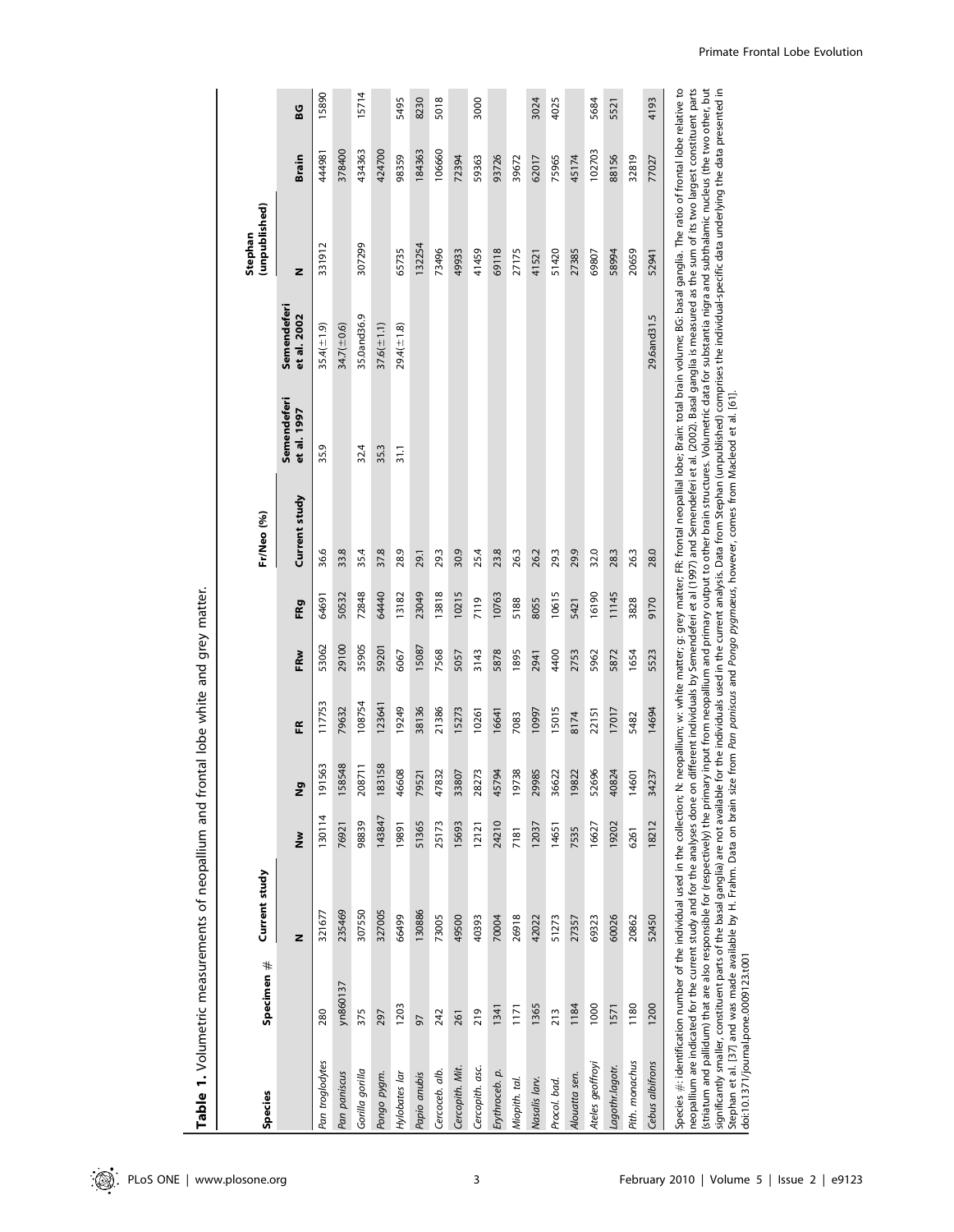| Table 2. Scaling of neocortical substructures to rest of brain. |  |
|-----------------------------------------------------------------|--|
|-----------------------------------------------------------------|--|

|            | x                     | slope | 95% C.I. |      |
|------------|-----------------------|-------|----------|------|
|            |                       |       | Min.     | Max. |
| N          | Brain minus N         | 1.09  | 0.97     | 1.21 |
| Nw         | Brain minus N         | 1.21  | 1.03     | 1.39 |
| Ng         | Brain minus N         | 1.03  | 0.93     | 1.13 |
| <b>FR</b>  | <b>Brain minus Fr</b> | 1.19  | 1.15     | 1.23 |
| <b>FRw</b> | Brain minus Fr        | 1.33  | 1.23     | 1.43 |
| FRq        | Brain minus Fr        | 1.11  | 1.05     | 1.17 |
| NF         | <b>Brain minus NF</b> | 0.99  | 0.95     | 1.03 |
| <b>NFw</b> | <b>Brain minus NF</b> | 1.12  | 1.00     | 1.24 |
| NFq        | <b>Brain minus NF</b> | 0.93  | 0.89     | 0.97 |

NF: non-frontal neopallial lobe; for other abbreviations, see table 1. Results of a PGLS regression of neocortical structures (Y) on measures of 'rest of brain' (X). Values indicate the slope and its 95% confidence interval ('C.I.'). doi:10.1371/journal.pone.0009123.t002

 $\alpha = 15.5, \ N = 18$ ) but not with basal ganglia ( $b = 0.090, 95\%$ C.I. = -0.302-0.482,  $R^2 = 0.025$ ,  $\alpha = 1.1$ ,  $N = 11$ ), while nonfrontal grey matter does not indicate associations to either the rest of the brain (after controlling for the effects of frontal lobe size) or basal ganglia ( $b = 0.020$ , 95% C.I. = -0.114–0.514,  $R^2 = 0.093$ ,  $\alpha = 15.5, \ N = 18; \ b = 0.090, \ 95\% \ \text{C.I.} = -.106-0.286, \ R^2 = 0.077,$  $\alpha = 15.5, \ \mathcal{N} = 18.$ 

#### Discussion

The analyses presented here corroborate current scaling models of connectivity in brains of varying size [38,39]. Using new data for anthropoid primates, we estimated a scaling parameter close to the suggested 4/3 [1,4] between the entire neopallial white and grey matter, and also between white and grey matter separately in the frontal and the non-frontal lobe. Although the scaling parameter indicated in the current study is slightly lower than the suggested 4/3 (around 3.5/3), results show that the hyperscaling of white matter in the neopallium is consistent in both the frontal and non-frontal lobe and thus not due to a disproportionate effect in either lobe. Furthermore, results indicate that the hyperscaling of neopallium to the rest of the brain is mainly due to the effect of white matter, corroborating previous research [3].

Table 3. Correlations between neocortical substructures and basal ganglia and rest of brain.

| ١x            | Control               | Υ         |            |            |
|---------------|-----------------------|-----------|------------|------------|
|               |                       | <b>FR</b> | <b>FRw</b> | <b>FRg</b> |
| <b>BG</b>     | Brain minus FR and BG | $44.2***$ | $32.1*$    | 2.5        |
| Brain minus N | <b>NF</b>             | $28.3*$   | $33.8**$   | $40.0**$   |
|               |                       | NF        | <b>NFw</b> | NFq        |
| <b>BG</b>     | Brain minus NF and BG | 4.4       | 0.0        | 9.3        |
| Brain minus N | <b>FR</b>             | 0.1       | 6.9        | 7.7        |

For abbreviations see tables 1 and 2. Values indicate partial  $R^2$  values of a PGLS regression between basal ganglia and rest of brain ('Brain minus N') with frontal and non-frontal lobe white and grey matter. Partial correlations were computed by using the residuals of each variable to the control variable ('control'). doi:10.1371/journal.pone.0009123.t003

Considering the possible separate contribution of the frontal and non-frontal lobe to brain size variation in anthropoids, our results are in line with studies indicating that the frontal lobe hyperscales with the rest of the brain [13,14], and additionally show that the non-frontal lobe scales in direct proportion to the rest of the brain suggesting that the hyperscaling of the neocortex is due to the effects of the frontal lobe only. A combined effect of frontal lobe and white matter was also identified. The hyperscaling of the frontal lobe with the rest of the brain is mainly due to the effect of white matter ( $b = 1.33$  for white matter;  $b = 1.11$  for grey matter) and frontal white matter (but not non-frontal white matter) is found to correlate significantly with the rest of the brain (variation in the volume of frontal white matter explains 33.8% of the variation in the size of the rest of the brain after controlling for the effects of non-frontal lobe size, while volume changes in nonfrontal white matter explain only 6.9% after controlling for the effects of frontal lobe size). Together, these results suggest that frontal white matter can be considered a principal component in explaining variation in brain size.

We also found a significant and exclusive correlation between variation in frontal white matter volume and variation in basal ganglia volume. Variation in frontal white matter explains 32.8% of the variation in the size of basal ganglia while non-frontal white matter explains 0%. This result provides comparative evidence for the cortico-basal ganglia neural circuit [19,21] that is thought to underlie 'executive functions' such as learning [33,34,35] and suggests that it is mainly the frontal lobe connecting to the basal ganglia (making it a 'frontal cortico-basal ganglia' neural circuit) corroborating neuroanatomical studies showing that the main input into the basal ganglia comes from prefrontal areas [20,21,22].

We have presented novel volumetric measurements of frontal and non-frontal white and grey matter in 18 anthropoid primates and indicated that frontal white matter is a principal component in explaining variation in brain size and hyperscaling or relative enlargement of the neocortex in anthropoid evolution. We have also provided comparative neuroanatomical evidence for the presence of a frontal cortico-basal ganglia neural circuit (associated to 'higher executive functions' such as learning) by showing that only variation in frontal white matter size explains variation in the size of the basal ganglia. This finding implies that frontal white matter is at the heart of increased structural connectivity associated to brain enlargement and higher cognitive capacities. Future studies should focus on further delineation of frontal substructures based on cytoarchitectonic and including more taxa into the analysis (possibly going beyond the delineation of prefrontal areas proposed by Semendeferi et al.[40] and overcoming the contention of demarcation based on gross anatomical structures by Schoenemann et al.[15]).

# Materials and Methods

#### Brains and Volumetric Measurements

We examined brains from 18 anthropoid species, all of which are housed at the C. & O. Vogt Institute for Brain Research (Heinrich-Heine-University, Düsseldorf, Germany). The sample used in this study is part of a widely used collection in primate comparative neuroanatomy [3,41,42]. The collection consists of serial, Nissl-stained brain sections. The traditional procedure to delineate volumes from histological sections was used [Cavalieri method: 43,44]. Systematic random samples from each brain were taken, the position of the first section was chosen randomly and subsequent sections were chosen based on a regular sampling interval. 20 or more sections per brain (indicated by Zilles et al.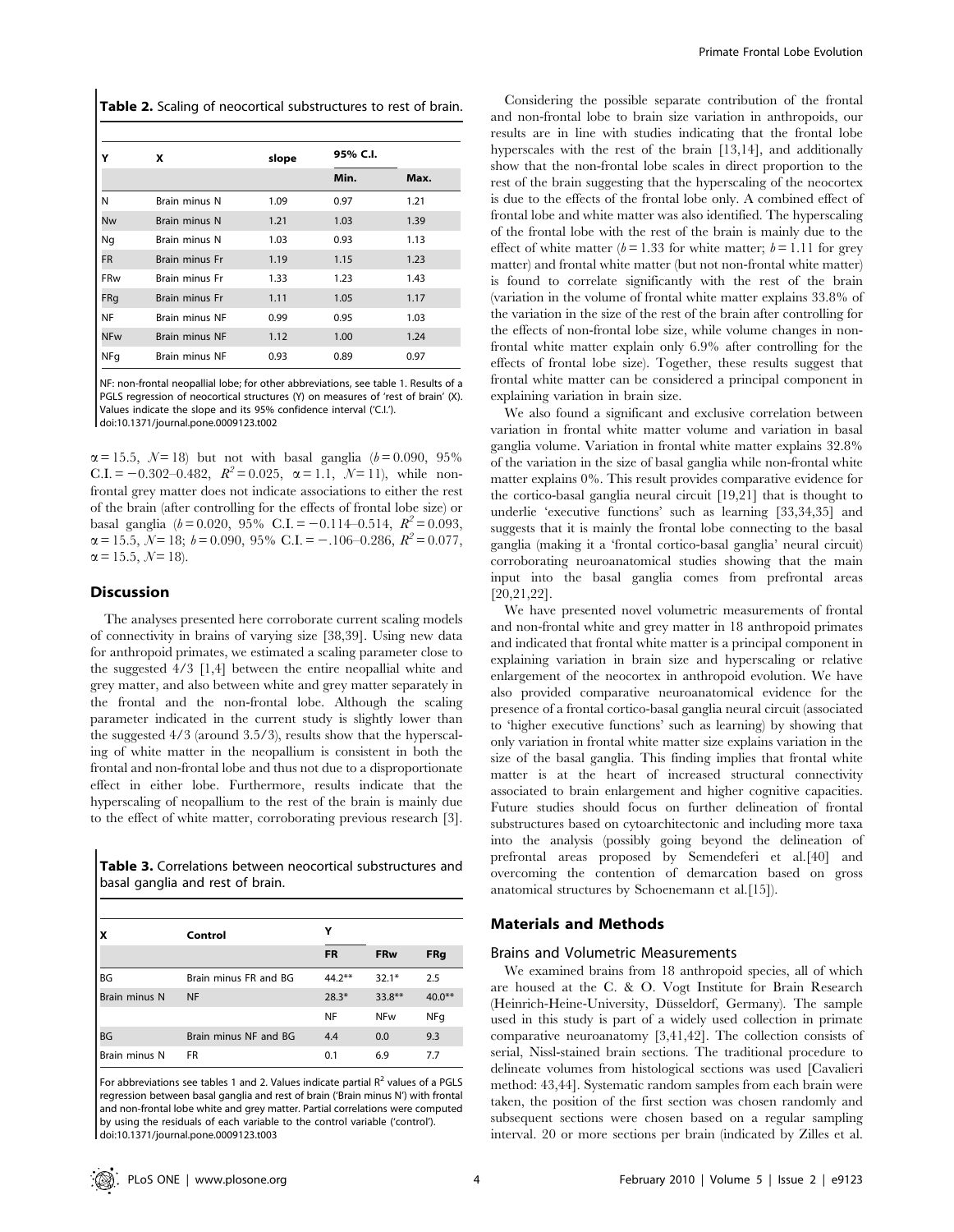[45] as a sufficient number to determine the volume of extremely irregular formed bodies) were used and digitized with a standard office flatbed scanner at 800dpi. Surface area was computed on each section and volumes were estimated by summing the areas across sections and multiplying by slice thickness. Left hemisphere data was computed and inferences were made for both hemispheres. Overall neopallial frontal lobe volumes of white and grey matter were computed and non-frontal volumes were defined accordingly. When a regularly spaced section was missing or of insufficient quality, an adjacent section was used. Shrinkage ratios were available for all specimens used and applied to estimate fresh volumes.

### Demarcation of Boundaries

Neopallium. The boundary between white matter and all ventromedial non-neocortical structures was manually drawn making use of a brain atlas [46]. Neocortical volumes computed in this study were compared to the volumes of the same specimens as measured by Stephan et al. [37] (unpublished specimen specific data provided by Dr. H. Frahm). The average discrepancy between the two measures is 0.29% with a standard deviation of 1.36%. The highest difference was found for Pan troglodytes (3.08%).

Frontal lobe. The boundary between the frontal and nonfrontal lobe was delineated using cytoarchitectonic criteria. On its posterior end, the frontal lobe is defined as that part of the neopallium anterior to the boundary between the primary motor cortex (area 4) and the somatosensory cortex (area 3) [47]. Apart from the boundary of the primary visual cortex (area V1) in primates, this is the most easily recognizable and reliable cytoarchitectonic border in the neopallium [48], and has also been identified electrophysiologically in various primate species [49,50,51]. In anthropoid primates, the motor-somatosensory border is located in the fundus of the central sulcus [47,52,53,54,55]. Six cytoarchitectonic features change on the motor-somatosensory border [e.g., 36,47] and were used in the current analysis (for area 4 and area 3 respectively): cell-shape (pyramidal and elongated Betz cells versus absence of Betz cells); cell density (low versus high); cell size (large versus small); granular layer IV (absent versus present); border between white and grey matter (diffuse versus sharp); lamination (diffuse versus sharp). The posterior border of the frontal lobe (the motor-somatosensory border) was prolonged in a straight line transversely to the most posterior segment of the ventromedial end of frontal lobe white matter. The demarcation then follows the boundary between the frontal lobe white matter and the medial non-neocortical areas excluded from the analysis until above the corpus callosum (which is considered the posterior limit of the frontal lobe white matter on

#### References

- 1. Allman JM (1999) Evolving Brains. New York: Freeman.
- 2. Kaas JH (2006) Evolution of the neocortex. Current Biology 16: R910–R914.
- 3. Barton RA, Harvey PH (2000) Mosaic evolution of brain structure in mammals. Nature 405: 1055–1058.
- 4. Zhang K, Sejnowski TJ (2000) A universal scaling law between gray matter and white matter of cerebral cortex. Proceedings of the National Academy of Sciences of the United States of America 97: 5621–5626.
- 5. Mitchison G (1992) Axonal trees and cortical architecture. Trends in Neurosciences 15: 122–126.
- 6. Van Essen DC (1997) A tension-based theory of morphogenesis and compact wiring in the central nervous system. Nature 385: 313–318.
- 7. Chklovskii D, Stevens CF (2000) Advances in Neural Information Processing Systems. Cambridge, MA: MIT Press.
- 8. Kolb B, Wilshaw IQ (1996) Fundamentals of human neuropsychology. San Francisco, CA: Freeman.
- 9. Siegal M, Varley R (2002) Neural systems involved in 'theory of mind'. Nature Reviews Neuroscience 3: 463–471.
- 10. Adolphs R (2003) Cognitive neuroscience of human social behaviour. Nature Reviews Neuroscience 4: 165–178.

the medial surface). Although Semendeferi et al. [13] and Semendeferi et al. [14] obtained frontal lobe measurements from different specimens using a different delineation procedure (based on sulcal patterns using MRI-images), the ratios of frontal lobe to overall neopallial volume as obtained in these studies correspond to those obtained in the current study (see appendix 1).

# Statistical Analysis

Phylogenetic controls. We used phylogenetically controlled generalized least squares analysis (PGLS) to compute comparative correlations between the relative sizes of brain structures across taxa. This procedure is preferred over the traditionally more popular independent contrasts (IC [56]) approach because it allows the assumed model of evolution to deviate from Brownian Motion by using a maximum likelihood estimate of a parameter  $(\alpha)$  that indicates the strength of the evolutionary constraint [57]. This approach is more general than IC because its results are identical to IC results when the estimated alpha parameter is zero. The phylogeny was taken from Smith & Cheverud [58] and supplemented with data for Pan paniscus from Purvis [59]. PGLS analyses were executed in COMPARE 4.6b [60].

Measures of 'relative' brain structure co-evolution. The 'relative' sizes of brain structures were computed as residuals of a regression of a particular structure to the brain minus that structure. When the comparative correlation between the relative sizes of two brain structures was computed, a regression was computed using residuals of a regression of each structure to the brain minus both structures. E.g., for the comparative correlation between frontal lobe size and basal ganglia size, the independent variable constitutes the residuals of a regression of frontal lobe size to brain minus frontal lobe and basal ganglia size, the dependent variable comprises the residuals of a regression of basal ganglia size to brain minus frontal lobe and basal ganglia size. This approach ensures that two brain areas are always compared using the same control variable (so that the comparative platform is identical).

#### Acknowledgments

We thank H. Frahm for useful comments, advice and making specimen specific data from Stephan et al. [37] available. We also thank two anonymous referees for insightful comments that have significantly improved a previous version of the paper.

#### Author Contributions

Conceived and designed the experiments: JBS AS KZ. Performed the experiments: JBS. Analyzed the data: JBS LV. Contributed reagents/ materials/analysis tools: JBS AS KZ. Wrote the paper: JBS LV.

- 11. Adolphs R (2009) The Social Brain: Neural Basis of Social Knowledge. Annual Review of Psychology 60: 693–716.
- 12. Smith EE, Jonides J (1999) Neuroscience Storage and executive processes in the frontal lobes. Science 283: 1657–1661.
- 13. Semendeferi K, Damasio H, Frank R (1997) The evolution of the frontal lobes: A volumetric analysis based on three-dimensional reconstructions of magnetic resonance scans of human and ape brains. Journal of Human Evolution 32: 375–388.
- 14. Semendeferi K, Lu A, Schenker N, Damasio H (2002) Humans and great apes share a large frontal cortex. Nature Neuroscience 5: 272–276.
- 15. Schoenemann PT, Sheehan MJ, Glotzer LD (2005) Prefrontal white matter volume is disproportionately larger in humans than in other primates. Nature Neuroscience 8: 242–252.
- 16. Sherwood CC, Holloway RL, Semendeferi K, Hof PR (2005) Is prefrontal white matter enlargement a human evolutionary specialization? Nature Neuroscience 8: 537–538.
- 17. Whiting BA, Barton RA (2003) The evolution of the cortico-cerebellar complex in primates: anatomical connections predict patterns of correlated evolution. Journal of Human Evolution 44: 3–10.